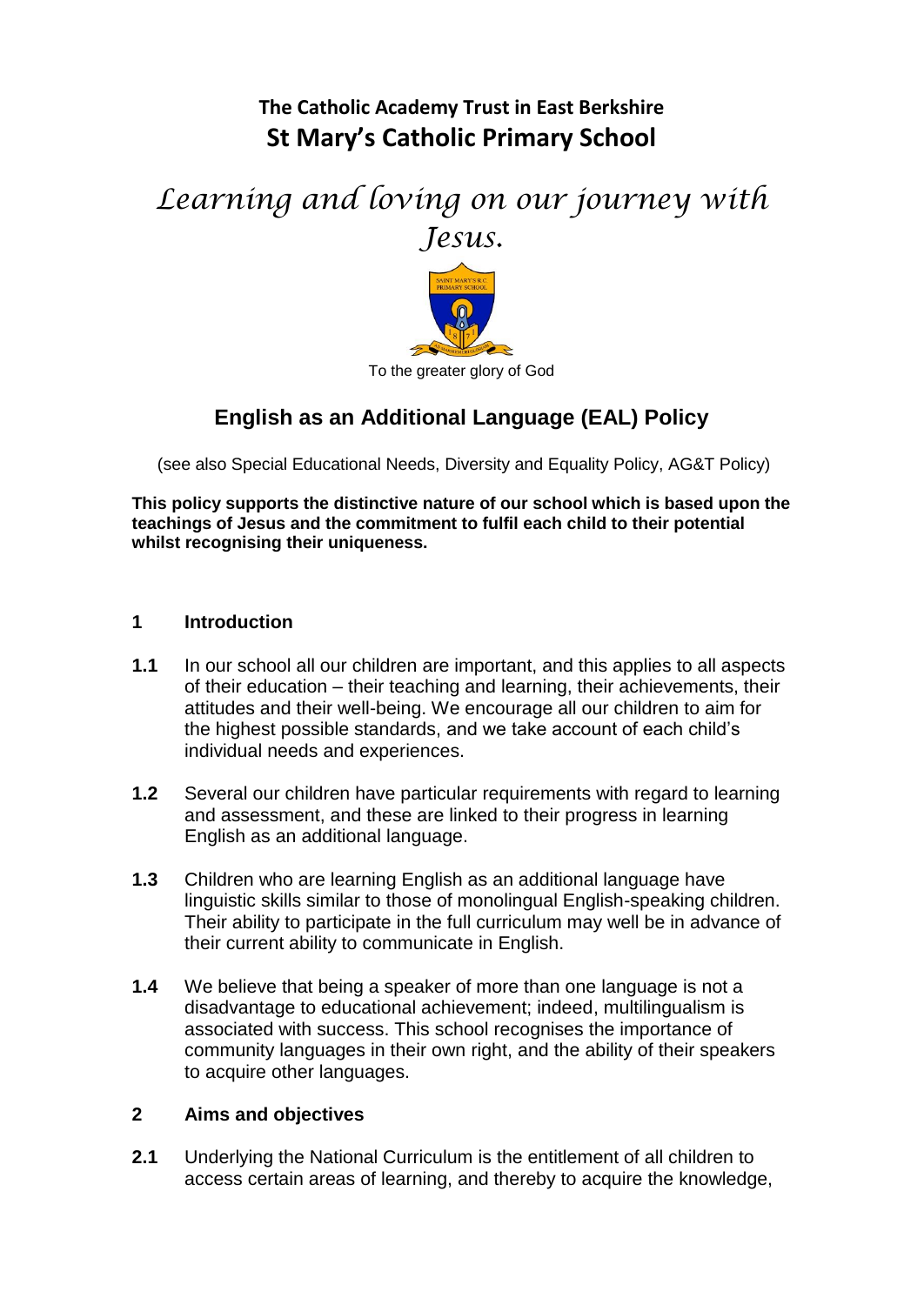the understanding, the skills and the attitudes that are necessary not only for their self-fulfilment, but also for their development as responsible citizens. We seek to honour this entitlement through the education that we provide in our school.

**2.2** The aim of this policy is therefore to help ensure that we meet all the needs of those children who are learning English as an additional language. This is in line with the requirements of the Race Relations Act (1976).

#### **3 Teaching and learning style**

- **3.1** In our school (see also 4.4 re Foundation Stage) teachers use various methods to help children who are learning English as an additional language:
- **3.1.1** developing their spoken and written English by:
	- ensuring that vocabulary work covers the technical as well as the everyday meanings;
	- covering not just key words, but also metaphors and idioms;
	- explaining how spoken and written English have different usages for different purposes;
	- providing them with a range of reading materials, to exemplify the different ways in which English is used;
	- giving them appropriate opportunities for talking, and using talking to support writing;
	- encouraging them to relate one language to another;
- **3.1.2** ensuring their access to the curriculum and to assessment by:
	- using texts and materials that suit their ages and learning stages;
	- providing support through ICT, video and audio materials, dictionaries and translators, readers and amanuenses;
	- using the home or first language where appropriate.

#### **4 EAL and inclusion**

- **4.1** In our school we value each child as a unique individual. We will strive to meet the needs of all our children, and to ensure that we meet all statutory requirements related to inclusion. All children in our school follow the requirements of the National Curriculum. Children with English as an additional language do not produce separate work. We provide learning opportunities that enable all pupils to make good progress. We strive hard to meet the needs of all pupils learning English as an additional language, and we take all reasonable steps to achieve this.
- **4.2** Literacy College run by Mrs Coll and weekly groups supported by TAs provide activities and targets to address all four language areas, especially active listening comprehension and language skills. Liaison with class teachers on the topics covered in the core subjects ensure the